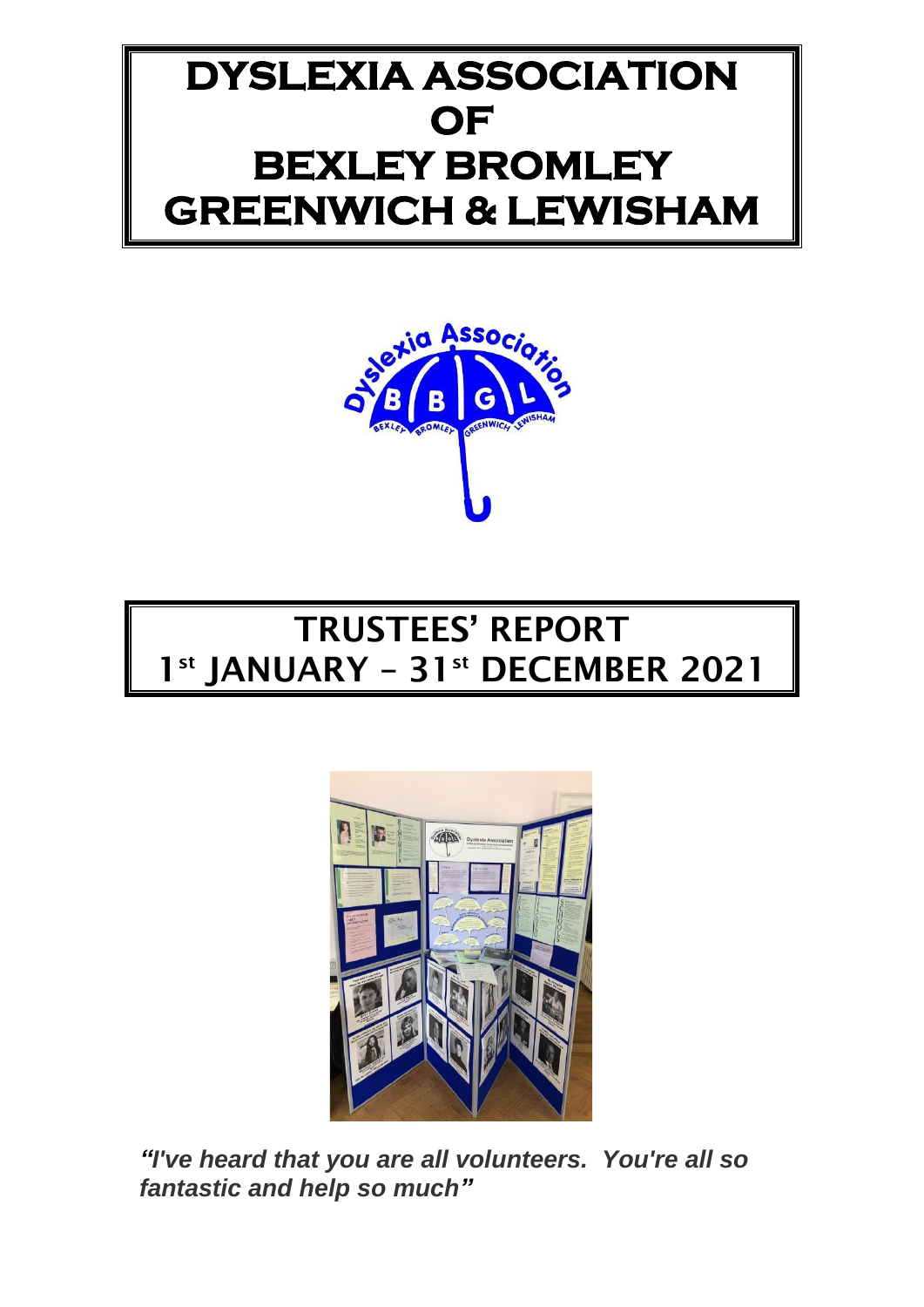# **DYSLEXIA ASSOCIATION OF BEXLEY BROMLEY GREENWICH & LEWISHAM**

# **ANNUAL REPORT 2021**

Our mission is**:**

#### **To help dyslexic people of all ages by providing information and support, and to promote the positive aspects of specific learning difficulties.**

As ever, our two main areas of work have been:

- ❖ Direct Services to our Membership and the General Public
- ❖ Changing policy and promoting Best Practice across the whole dyslexia community

Another rather frustrating year, with activities curbed due to lockdown. However, we have received much grateful feedback from our dyslexic community this year, which has been the outcome of prolific activity by our excellent volunteers, who express their great passion for their rewarding and fulfilling work.

#### **Our major achievements for this period have been:**

#### **Direct Services to our Membership and the General Public**

- $\triangleright$  A busy and informative helpline run by volunteers, providing vital support for parents/carers, grandparents, dyslexic adults, teachers, medical professionals, employers, probation support and other voluntary and statutory agencies etc.
- $\triangleright$  Provision of virtual and face-to-face meetings to inform the public and give them an opportunity to network with each other.
- ➢ Information-giving at various events, both actual and virtual.
- ➢ A Dyslexia Screening Service for adults and children
- $\triangleright$  A constantly up-dated website and FaceBook page
- $\triangleright$  Published interviews with dyslexic adults

## **Changing Policy and Promoting Best Practice**

- ➢ Close working with Bromley Local Authority
- ➢ Membership of the Voluntary Sector Groups in Greenwich, Bexley and **Bromley**
- ➢ Participation in on-line events with Voluntary Sector Groups which included participation by Education Authority personnel

We have a good mix and range of skills among our committee members, including typical dyslexic creativity and problem-solving skills, and organisation and clerical skills. We have a mix of parents, teachers and individuals with business and fundraising skills.

We retain a large membership base and were delighted to add even more new members this year.

## **Direct Services to our Membership and the General Public**.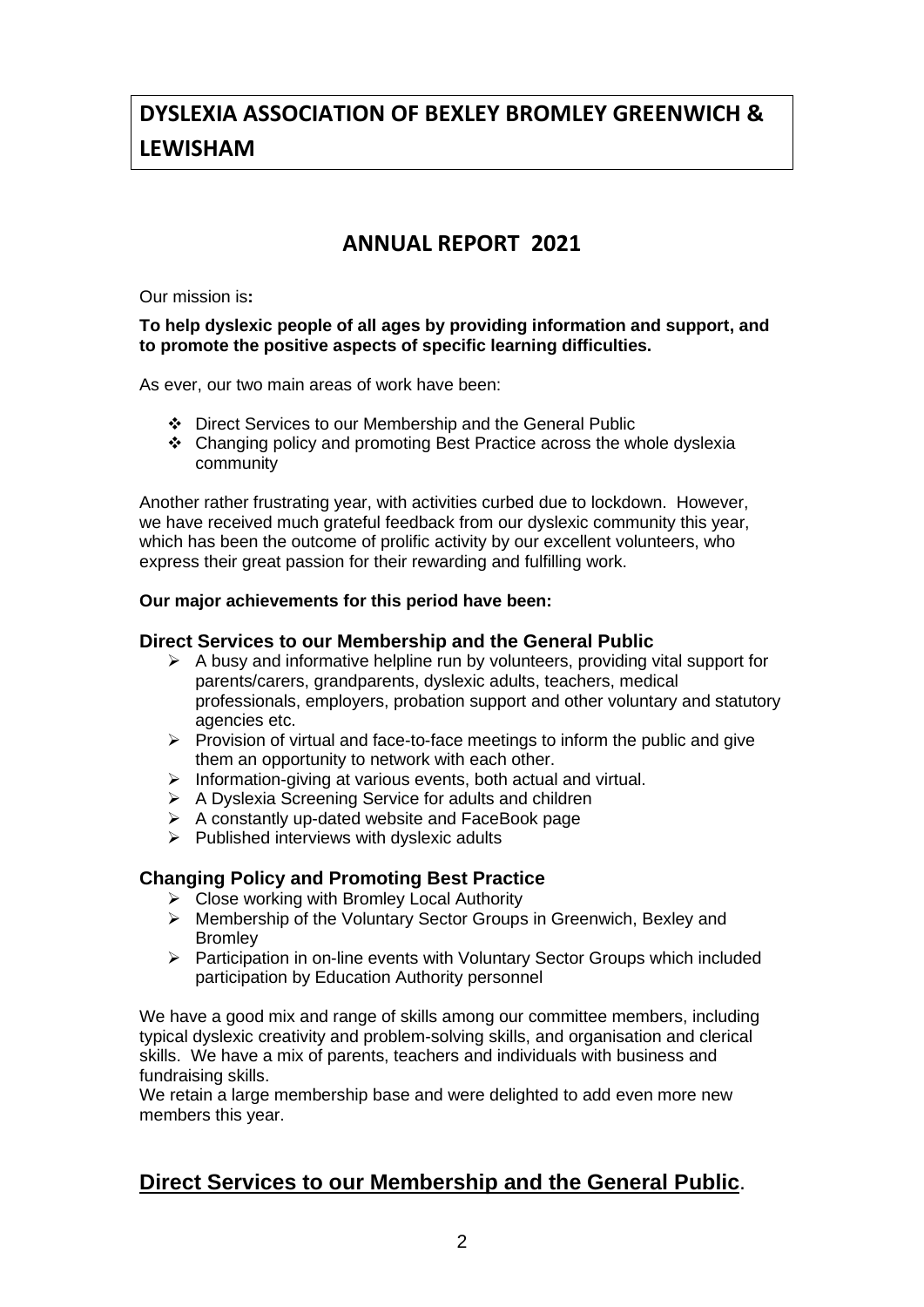## **Helpline and Befriending (Advocacy) Service**

Our helpline continued to be extra-busy this year with many home-schooling parents having realised how much of a struggle their child was having with school work. This has resulted in extra-long calls and extra expertise required from us. Debby Strode proved to be an excellent new helpliner, and later in the year we were joined by Sue Netscher too, who completed the British Dyslexia Association training with flying colours. They both joined Katie Harbord and Lindy Springett in taking the general calls, with Helen Buckley on the email enquiries and Catrin Cox as an enormous information resource behind the scenes. Diana Edmonds continued to handle the Adult helpline calls. Together a wide variety of calls and emails from all our boroughs and far beyond were successfully handled. Very many thanks to all the volunteers involved. The enquiries we received were broken down as follows:

- *884 Parents/carers*
- *221 Adult callers*
- 197 from other sources, such as employers, doctors, housing associations, *teachers, other charities etc.*

We were able to give specialist help and advice to parents looking for greater support for their children in the school setting, and to accompany some parents to meetings at their schools.

#### *"I really cannot thank you enough for not only this incredible information & advice - but also your kindness" Mother of a 9 year old boy*

Our Adult Dyslexia helpline deals with calls from all over London and beyond. All callers have kept their dyslexia secret in one way or another from family, friends or work and spend everyday of their lives hiding it until they can no longer do so and need help. They also suffer from extremely low self-esteem and struggle to survive in the everyday world of work - whether that be getting a job in the first place, keeping their job or working towards a promotion.

Often the callers want someone to talk to, to air their fears and daily struggles; the helpline serves as much an outlet for someone to talk to as for advice given.

#### *"I'm very fortunate to be awarded funds for a support worker. I would not have been awarded this had I been unable to supply quotes by the deadline. Please thank Diana for me and thank you again" An Adult caller*

#### **Drop-In/Resource Centre**

Our Centre is invaluable for holding one-to-one surgeries, our screening service, interview potential volunteers, and enabling our great volunteer team to handle our very broad spectrum of work. Immense thanks go to Helen Buckley for the lion's share of this. Our very grateful thanks go to all our superb volunteers, including Kim Davie who not only operates our database so well and keeps our website up-to-date, but has continued to develop new state-of-the-art IT systems and processes as part of our GDPR (Data Protection) compliancy work.

#### **Dyslexia Screening**

Mary Margaret Yates led and co-ordinated our wonderful team of Volunteer Screeners. She and Catrin Cox screened children and Diana Edmonds screened adults. The results in both instances show the probability of dyslexia in each individual case. Our screening sessions are always combined with information-giving and advice, and due to our screeners selflessly giving of their time, we are able to charge a very low fee which merely defrays the expenses for the Association. This year screenings were initially done remotely because of Covid, but unfortunately we found this was a less than satisfactory way of working and had to suspend them until face-to-face screening could be resumed.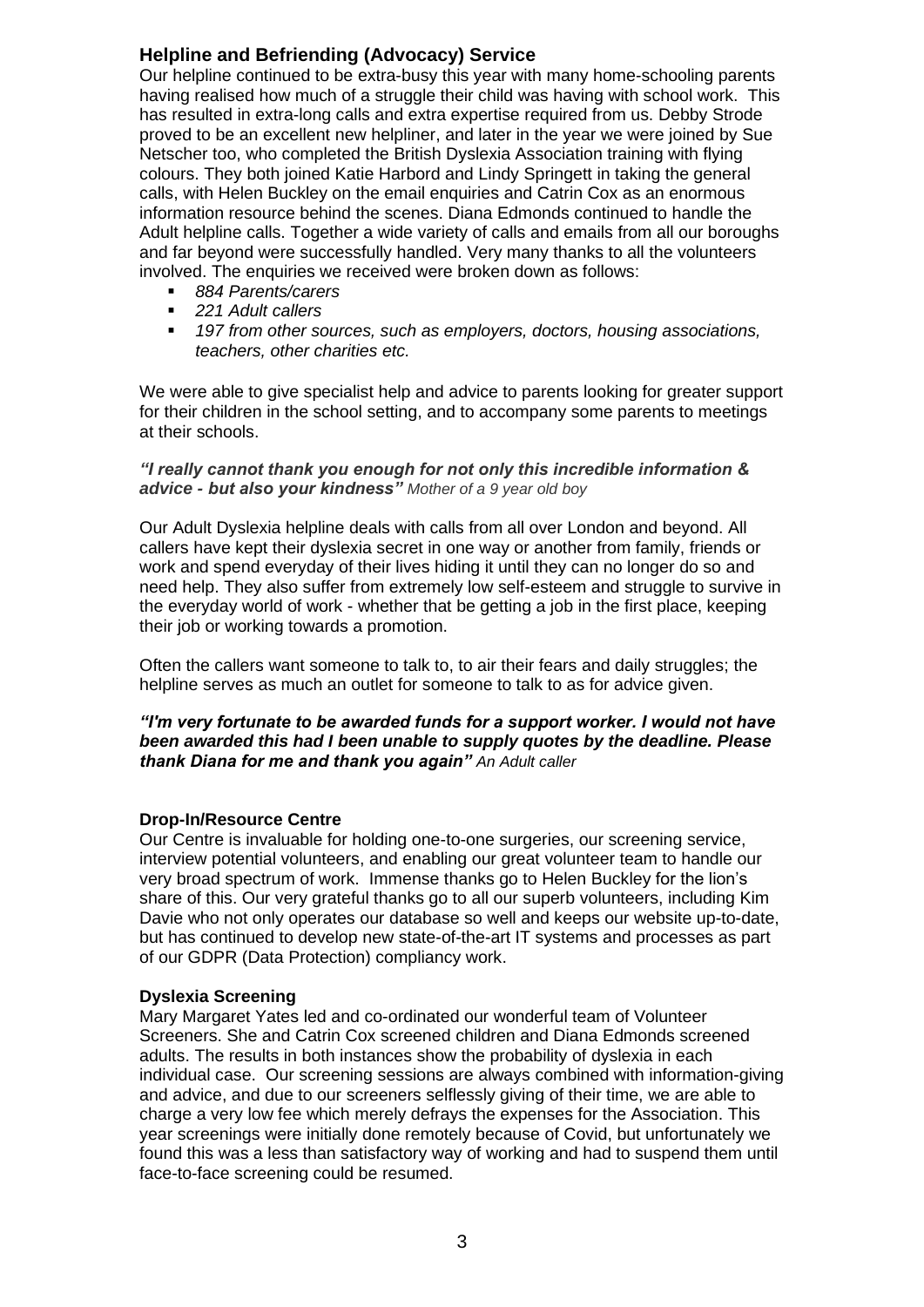Mary Margaret Yates resigned her duties, having been the most incredible resource to the Association for a great number of years, with different positions at varying times including Helpliner/Befriender, Membership Secretary and Screening Coordinator. We all owe her a tremendous debt, and our enormous thanks go out to her for all she has done.

#### **Technology**

Our constantly up-dated and informative website received over 5,000 hits during the year, whilst our FaceBook page proved a useful resource for many people and now has over 600 members. A new initiative by Holly Royal has been to post on both our website and FaceBook page interviews with local dyslexic adults.

# **Meetings & Events**

### **Meetings**

Most of our meetings this year were by Zoom. After continuing to listen intently on the helpline to difficulties being encountered with home-schooling, and also surveying all our parents/carers, we put together a series of Zoom Meetings under the title of "Parents under Pressure", which were very well-received.

Following further requests our next meeting was "What questions should we be asking school after diagnosis? It seems like a whole new world".

We managed to return to a physical meeting in September – "How to help Dyslexic Children believe in themselves and continue to build Resilience". We found that people were delighted to be able to come out again and meet each other.

Our audience at meetings are a mix of school teachers, specialist dyslexia tutors, parent/carers and older children.

*"Thanks so much for your support for pupils with SpLD and us teachers, it's really appreciated." A local school teacher*

*"I have attended many of your wonderful meetings which have given us so much information and helped the whole family so much." Father of two dyslexic children*



*One of our meetings*

#### **Events**

In September we were invited by Bell House in Dulwich to exhibit at their impressive Dyslexia Fair. We were able to exhibit a large number of resources, and were incredibly busy all day long giving out information to a high number of visitors.





*Bell House Dyslexia Fair*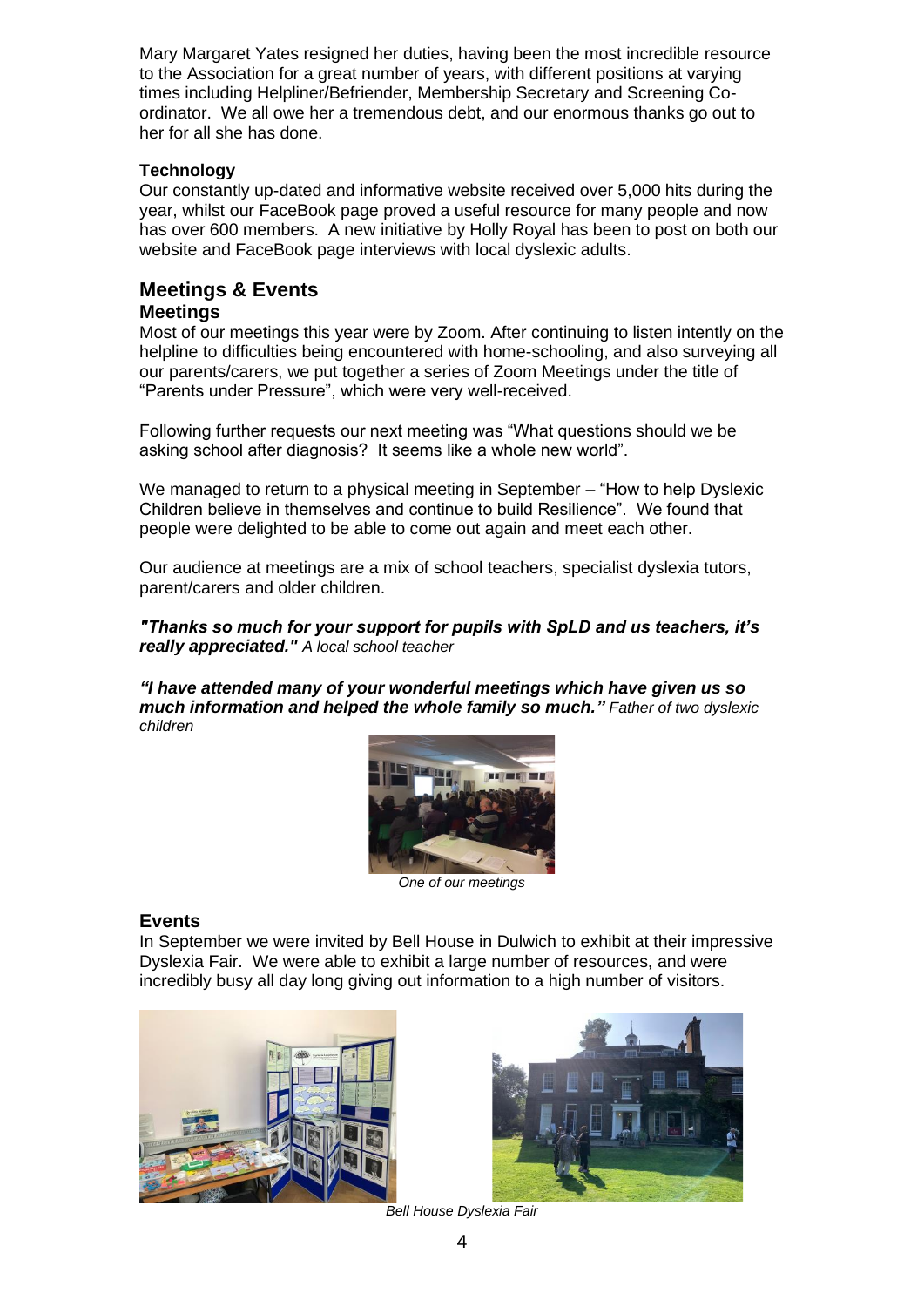Catrin Cox gave a talk about dyslexia for parents at a Bexley Voice meeting, and has been asked to give more talks in 2022.

We attended the Annual Sidcup Rotary meeting for approximately 50 local voluntary organisations, which was on Zoom this year.

*"We will miss working with you and you were definitely a star turn at our events so thanks for your time and energy getting the word out on dyslexia support and helping parents to understand it better. We think you do a completely brilliant job, and you know how to make something that seems complex and intimidating and make it not only easy to get to grips with but interesting too ! And many parents felt so reassured and optimistic after your talks. A very big cheer for you from us !" From the retiring leaders of a Greenwich Parent Organisation* 

## **Changing Policy and Promoting Best Practice**

We consider the changing of policy and promoting best practice to be of overwhelming importance in our work. We are acutely aware that only a small proportion of dyslexic people and parents/carers will have the benefit of contacting us and getting our help and advice. By far the most effective way forward is to endeavour to ensure that society at large (and especially in schools) is a productive and understanding place for dyslexic people.

We were particularly delighted that Bromley established an SpLD strategy group who had a small bit of booster funding to expand resourcing and training. We had a zoom meeting with them, when we exchanged ideas and they told us of their plans. They went on to start dyslexia awareness training for Bromley schools, develop up-to-date practical resources for schools to use and issue a most comprehensive SpLD twicetermly newsletter. They now also attend all our meetings.

We have managed to keep up contacts with a whole range of other organisations and voluntary groups during this difficult year, including:

- 1. Parent Voice Groups
- 2. Independent Information and Advice Services
- 3. Local Councils for Voluntary Services
- 4. Support Teachers and Classroom Assistants
- 5. Other Dyslexia Groups around the country
- 6. Bell House, Dulwich
- 7. British Dyslexia Association

#### **Training and Support**

.

#### **Training for our Volunteers**

As an advice-giving organisation, it is vital that our skills and knowledge are kept updated. Helpliners and Befrienders have attended high-powered webinars with the Educational Law Association, PATTOSS (Professional Association of Teachers of students with Specific Learning Difficulties) and the British Dyslexia Association during the year.

#### **National Involvement**